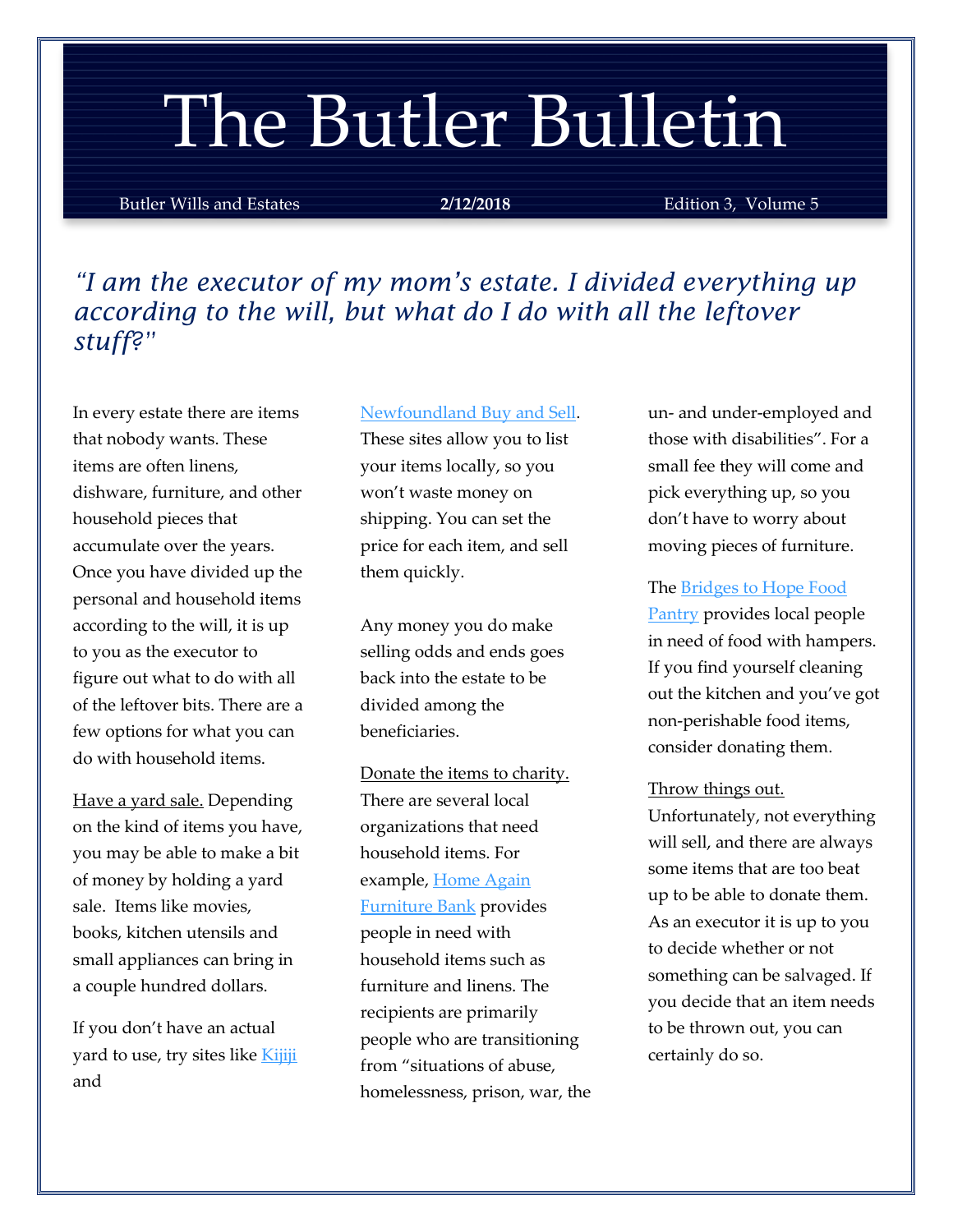### Lynne's New Book is Coming Soon

Lynne's latest book is about one of the topics we get asked about on a regular basis – how does someone contest a will? This book, *Contesting a Will Without a Lawyer: The DIY Guide for Canadians* is published by Self-Counsel Press, and will be available early spring 2018.

Like many of Lynne's previous books, this one contains all the information, forms, and checklists you need for contesting a will (except for Quebec). The topics covered include what the grounds are for contesting a will, what to do, how to claim costs, and more.

*Contesting a Will* will be available on the Self-Counsel Press website [\(www.self-counsel.com\)](www.self-counsel.com), on the 'shop' page of our website [\(www.butlerwillsandestates.com\)](http://www.butlerwillsandestates.com/) and in-store at Indigo, Coles, and Chapters.

### Practical Things to Consider Before Starting Estate Litigation

We've said it before and we'll say it again – litigation is the hardest way to solve a problem in an estate. Unfortunately, families often end up fighting out the issues in court. Here are some practical things to take into consideration before you engage in legal action.

### 1 – How You'll Pay the Bill

Litigation is extremely expensive. A lawyer's time is billed by the hour, so all the time your lawyer spends working on your file is billable. This includes the obvious time, like hours in court, but also time spent on phone calls, emails, and drafting briefs. Sometimes lawyers will agree to paid on contingency (i.e. they will agree to be paid out of the winnings of the case), however this doesn't work very well for estate litigation. This means that you need to consider how you will pay your legal fees. Chances are you'll be billed on a monthly basis, so you might need to prepare to pay a few thousand dollars a month.

### 2 – Your Family Dynamics

The vast majority of families won't withstand mud slinging in court. Once you open the floodgates it can be very difficult to recover from the accusations going back and forth. People can say very harsh things in their affidavits, ranging from alleged elder abuse to claims of theft and everything in between. Think about how your family will function if the matter ends up going to a trial. Events like holidays and birthdays will be impacted, but so will the relationships between your siblings, aunts and uncles, and everyone else.

### 3 – You Might Lose

No matter how strong your case is, there is a chance that the judge will rule against you. Your lawyer will do the best they can to prepare the strongest arguments in your favour, but there is no guarantee that you will win. Many clients feel that they are protecting the honour of their deceased relative, and that this means they have right on their side. Keep in mind our judicial system is not about who is morally right, so claiming the moral high ground won't convince the judge.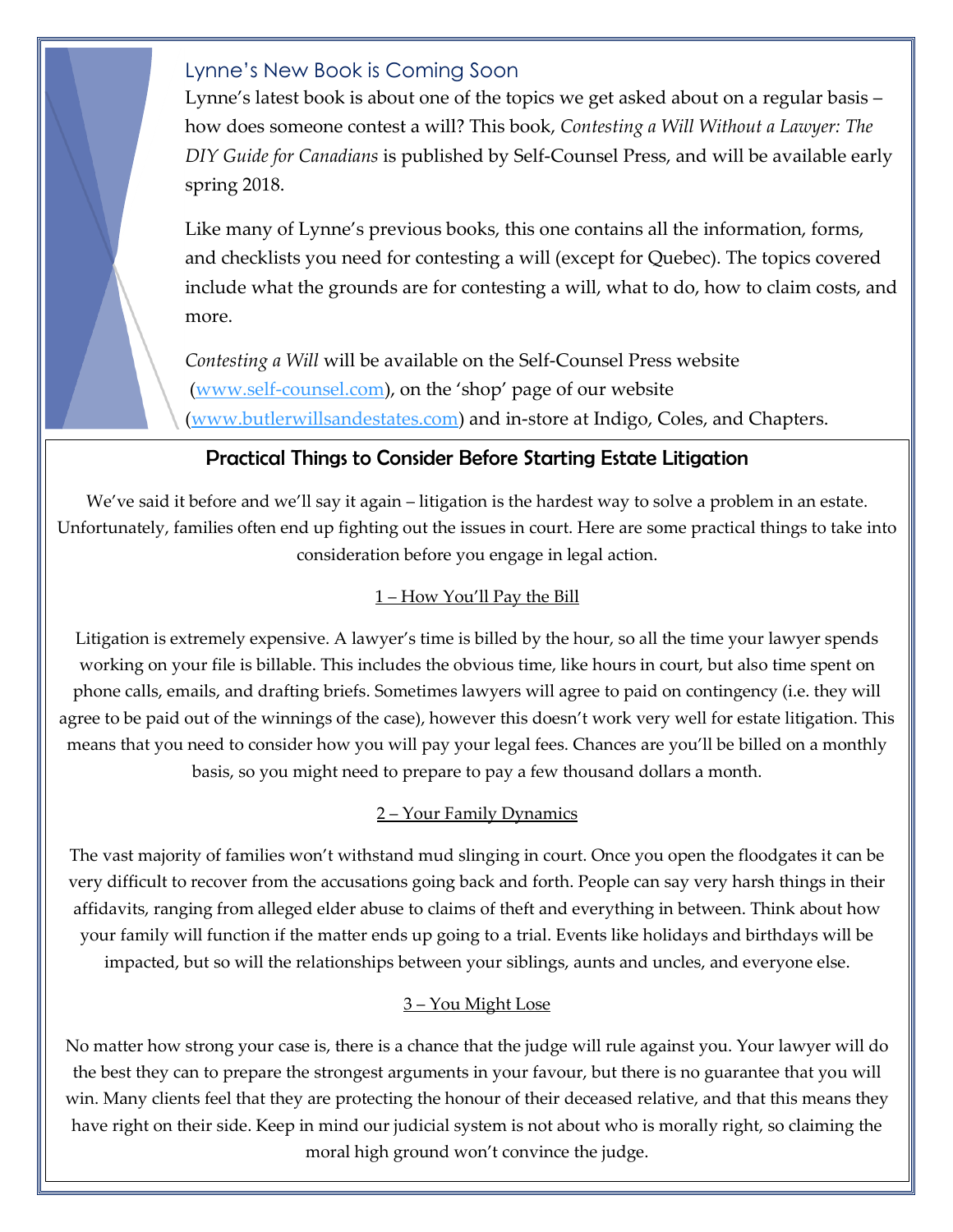# Busting Legal Myths

This article was originally posted on Lynne's blog, [www.estatelawcanada.blogspot.ca](http://www.estatelawcanada.blogspot.ca/) We've found many of these misconceptions still pop up, so we wanted to share this article again to try and bust some of these myths.

From time to time people say things to me that reveal just how many myths and misunderstandings exist regarding wills. It's not really surprising; misinformation is passed on as frequently as real information and is often more interesting. TV and books fictionalize and sensationalize legal situations. And the internet is quite the culprit too, in the sense that pretty much anyone can start a blog, say they're an expert and talk about anything they like.

I thought I'd take a few minutes and "bust" five of the misconceptions that have crossed my path recently.

### 1. Myth  $#$  1: Legal documents such as wills can't be photocopied.

Sure they can. In fact, after someone passes away, his or her will is often photocopied dozens of times so that copies can be given to the beneficiaries, the lawyer, the bank and the land titles registry. Perhaps the grain of truth that led to this myth is the fact that in order to probate a will, the executor must have the original document. So this myth is not so much busted as adjusted; you can't use a photocopy to get probate (except in special circumstances) but you can use a photocopy for every other purpose.

### 2. Myth #2: If a will is in a sealed envelope in a safe deposit box, breaking the seal will invalidate the will.

Now this doesn't make sense to me at all. If the will is automatically invalidated by opening the envelope, how is the will ever going to be used? Though this does sound like a great scare tactic for keeping nosy people out.

3. Myth #3: If a husband and wife make wills at the same time and one spouse dies, the other one's will is invalid.

Perhaps this myth grew out of the old practice of a husband and wife having only one will document between them, a practice that petered out long before I started doing wills 26 years ago. In any event, it simply isn't true. Each person does his or her own will and each document stands independently of the other. Wills should be set up so that they will work properly regardless of which spouse passes away first, or even if they pass away in a common accident.

### 4. Myth #4: There must be a reading of a will after someone dies.

Beneficiaries frequently tell me that they think the executor is hiding something because there has been no reading of the will. This was never the law, though it was once a custom, particularly among wealthy families. It's a custom that lives on in novels and movies, though not so much in real life. These days a beneficiary is most likely to receive notice of his or her inheritance by way of a registered letter. Those who are not beneficiaries are simply not involved.

### 5. Myth #5: All family members are automatically entitled to see another family member's will.

Nope. Wills are private documents, even after the person has passed away. The question I hear more than any other is "how do I get a copy of my mother/father/sibling's will?" Sorry, but if you're not a residuary beneficiary of the will, you don't get a copy and you're not entitled to see it. I'm well aware that this isn't the answer people want, but it's something they will have to live with. This is a general rule of course, and an exception is a person who is not named in the will but who is automatically entitled to support from the will because they're a legal dependent (i.e. spouse, minor child, handicapped adult child) entitled to support under the will. Other court actions sometimes result in a person getting a copy of the will, too.